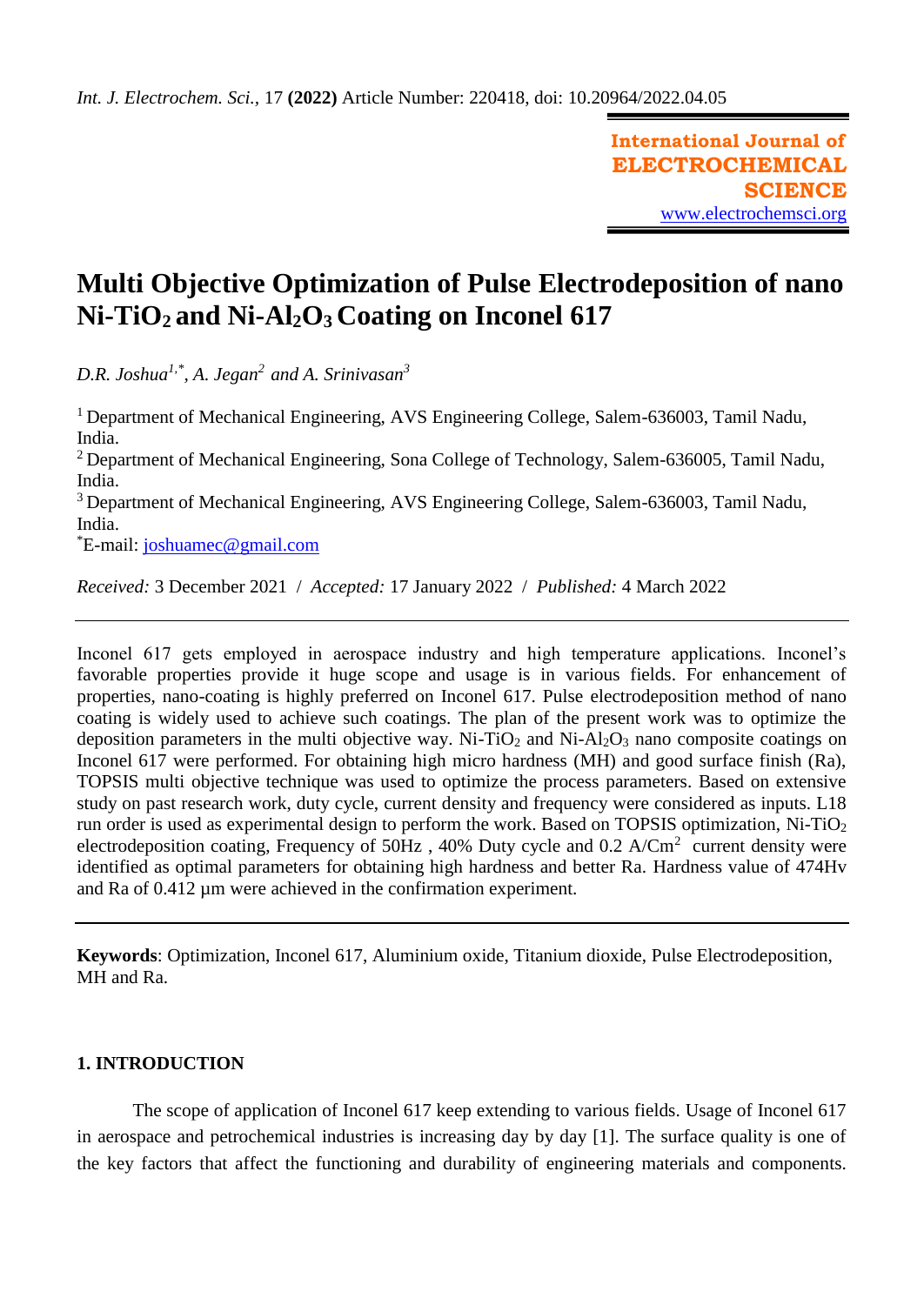Corrosion, wear and fatigue processes are known well to cause defects in most of the components. To improve the surface quality of any material, coating is the proven method all over the world [2]. Protective coating methods are classified as electroplating, thermal spray technique and vapor deposition technique etc. For enrichment of material properties such as hardness, wear and corrosion resistance in metallic and nonmetallic materials, electroplating coating technique is the effective way [3]. In material electroplating, co-deposited particle size is the dominant factor that impacts the coating properties. Minimum size particles provide enhanced coating properties. Nano size particle deposition on the metal improves the homogeneous deposition of the coating [4]. Many hard oxides such as  $SiO<sub>2</sub>$ (silicon dioxide),  $Al_2O_3$  (Aluminium oxide) and  $TiO_2$  (Titanium dioxide) etc. have attracted the researchers because of their proven capability for performance enhancing properties of materials. These oxides are used in material deposition to enrich hardness, wear and corrosion-resistance of the base material [5]. In material electrodeposition, current density, bath composition, frequency and duty cycle are the most influencing parameters [6]. Coating quality on the base material depends on controlling or varying of the process parameters. Better microstructural characteristics and particle distribution are achieved by appropriate variation in the process parameters [7]. Baghery [8] performed a research in Ni-TiO<sub>2</sub> nano coating and have stated that uniform distribution of TiO<sub>2</sub> nano particle was noticed in the coating which resulted in high corrosion resistance and wear performance. Isil Birlik [9] prepared Ni-TiO<sup>2</sup> nano composite and performed material characterization by electrodeposition technique. Based on experimental results of the study, better corrosion resistance was achieved with 0.3 A/Cm<sup>2</sup> current density. Hyun Cho  $[10]$  examined the influence of refractory ceramic coating on Inconel 617. Based on the experimental observations,  $Al_2O_3$  was identified as promising coating option for Inconel 617 particularly in heat transport applications. Thermal corrosion resistance was also found to increase with  $Al_2O_3$  coating. El-Awadi [11] conducted an experimental research on hot corrosion behavior of Inconel 617 and stated that major oxides get induced at high temperature.

Jegan [12] performed parametric optimization of electrodeposition of Ni/nano Al<sub>2</sub>O<sub>3</sub>. Based on the results, duty cycle was identified as the dominant factor with respect to material hardness. Taguchi approach was used to predict the influence of process parameters. The combination of 20Hz frequency, 30% of duty cycle and  $0.4$ A/Cm<sup>2</sup> of current density was identified as optimum parameters. Natrajan [13] have developed a numerical model for identifying the characteristics of Ni-SiC coating on AISI 1022 and observed duty cycle being the dominant factor compared to current density and frequency. Past literature shows that many research works have been performed on Inconel 617 with the aim to improve corrosion resistance and wear. Nano  $Al_2O_3$  and  $TiO_2$  were used separately in electrodeposition coating for enrichment of both, wear and corrosion resistance of Inconel 617 [14-20]. Not many research works were found to focus on improving surface roughness and material hardness through deposition. The aim of this work is to enhance material hardness and reduce surface roughness by electroplating of nano  $Ni-Al<sub>2</sub>O<sub>3</sub>$  and  $Ni-TiO<sub>2</sub>$  on Inconel 617. Parametric optimization is also planned to obtain best possible results through TOPSIS method of optimization. For achieving multi objective optimization, TOPSIS is a proven and prominent method [21-26].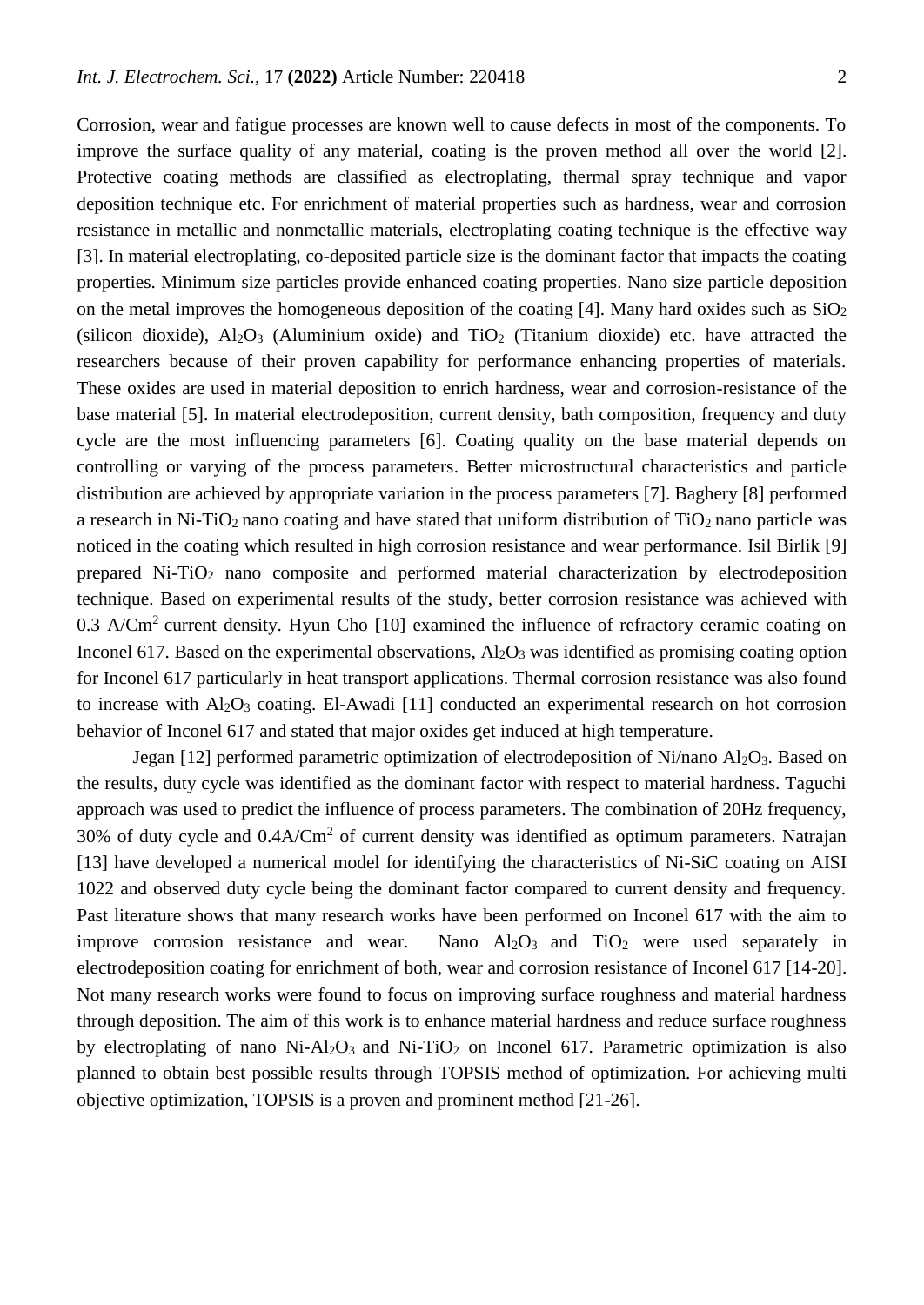# **2. MATERIALS AND METHODS**

The Inconel 617 material composition is given in Table.1. Material Density of Inconel 617 is 8.36g/cm<sup>3</sup> and the Melting range is 1332-1380°C. Hardness of the selected Inconel 617 base material is 172 HRB and Tensile strength 831 MPa. The Yield strength and Modulus of elasticity are 410 MPa and 211 GPa respectively.

**Table 1.** Material Composition of Inconel 617

| Inconel 617    |      | $\mathbf{r}$ | C`o        | Mo | Bal. |
|----------------|------|--------------|------------|----|------|
| Weight $(\% )$ | 50.8 | $\sim$ 22.7  | 10.85 9.25 |    | 6.40 |

The Inconel 617 work-material was shaped to the dimension of 10 x 10 x 30 mm specimen using Wire cut EDM process. The specimen preparation of Inconel 617 material included polishing with the help of silicon carbide abrasive paper of grade size 80-2500 followed by ultrasonic cleaning for 15min with Acetone. Finally the top surface is again cleaned using distilled water in room temperature. In this experimental work,  $TiO<sub>2</sub>$  and  $Al<sub>2</sub>O<sub>3</sub>$  particles were used with the average size of 100nm for electro deposition.Ni-TiO<sub>2</sub> and Ni-Al<sub>2</sub>O<sub>3</sub> were electrodeposited on the specimen with Watts-type electrolyte for 10 microns of coating thickness. Table 2 indicates the bath composition used for experiments. The coated specimen is given in Fig.1.

| Table 2. Bath Compositions of Experiments |  |
|-------------------------------------------|--|
|-------------------------------------------|--|

|                | <b>Electroplating bath composition</b>                                |                                                                  |                |
|----------------|-----------------------------------------------------------------------|------------------------------------------------------------------|----------------|
| S.No           | $Ni-TiO2 Coating$                                                     | $Ni-Al2O3 Coating$                                               | <b>Value</b>   |
| 1              | Nickel Sulphate (NiSO <sub>4</sub> .6H <sub>2</sub> O) $(gl^{-1})$    |                                                                  | 300            |
| $\overline{2}$ | Nickel Choloride (NiCl <sub>2</sub> .6H <sub>2</sub> O) ( $gl^{-1}$ ) |                                                                  | 50             |
| 3              | Boric Acid $(H_3BO_3)$ $(gl^{-1})$                                    |                                                                  | 30             |
| $\overline{4}$ | Sodyumdodecyl sulfate $(SDS)$ $(gl^{-1})$                             |                                                                  | 0.1            |
| 5              | $TiO2$ nanoparticle<br>$(d_m \le 100nm) (gl^{-1})$                    | $Al_2O_3$ nanoparticle<br>$(d_m \leq 100nm)$ (gl <sup>-1</sup> ) | 10             |
| 6              | Temperature $(^{\circ}C)$                                             |                                                                  | 55             |
| 7              | pH                                                                    |                                                                  | $\overline{4}$ |
| 8              | Plating time (min)                                                    |                                                                  | 11.5           |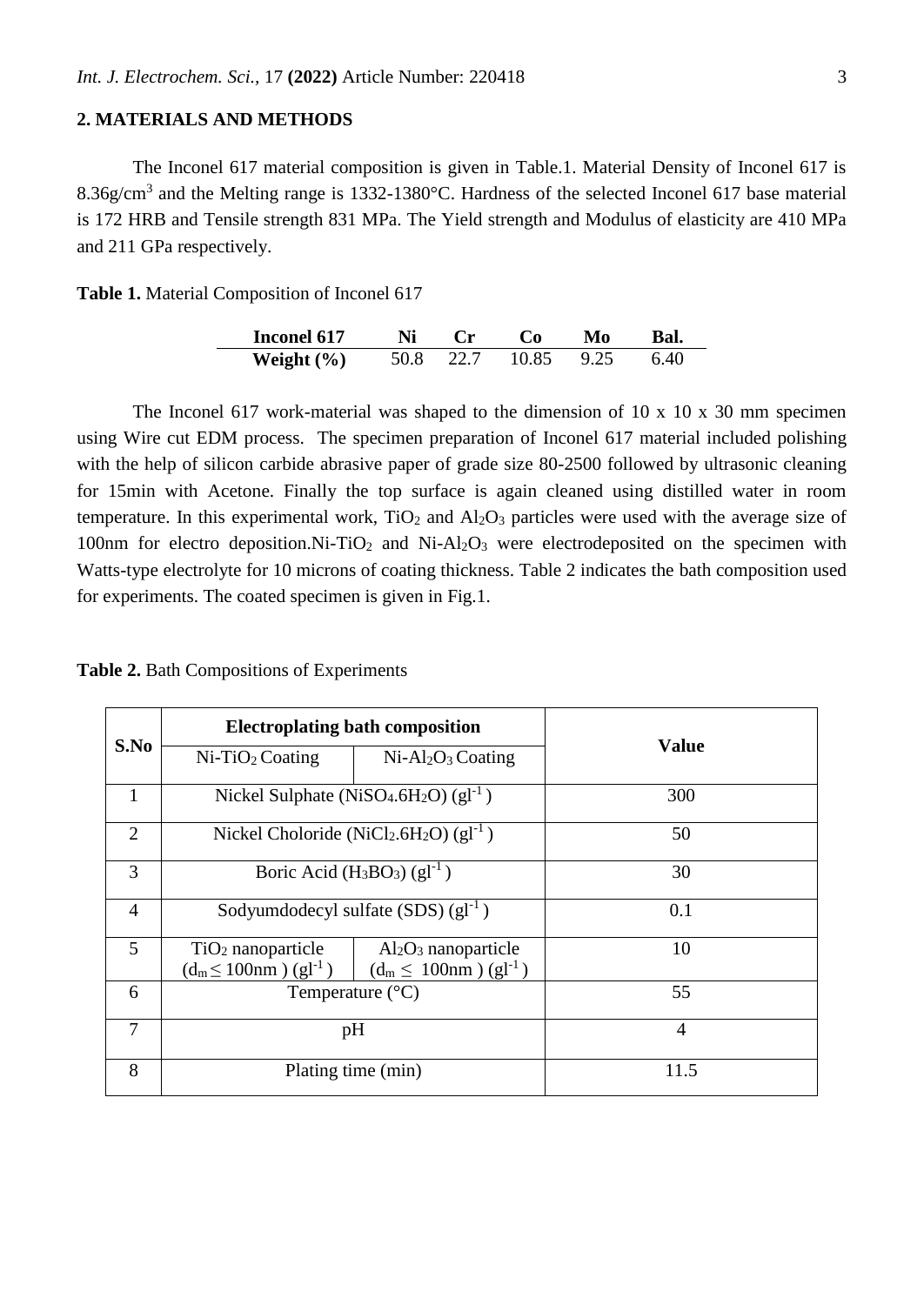

a) Ni-TiO<sub>2</sub> Coated specimen



b) Ni- Al2O3 Coated specimen

**Figure 1.** a) Ni–TiO<sub>2</sub> Coated Specimen b) Ni-Al<sub>2</sub> O<sub>3</sub> Coated Specimen

The experiments were performed utilizing dynatronix pulse generator having a power range of 110-120V AC single phase and with the frequency range of 50 to 60 Hz. This work mainly focused on obtaining optimized coating parameters to enrich the desired properties. The input parameters chosen were Frequency, Duty cycle and Current density. For producing accurate results, coating was also included as one of the parameter. The experiments were conducted as per design of experiments. Mitutoyo-SURFTEST SJ-410 roughness tester was used to measure the roughness value and hardness was measured with Vickers Hardness Tester. Micro hardness was measured with 10kg play load. The experimental process parameters used and the measured outputs are presented in Table 3. Table 4 respectively.

**Table 3.** Coating parameters and their levels

| Symbol | Control factors            | Level 1   | Level 2    | Level 3 |
|--------|----------------------------|-----------|------------|---------|
| А      | Composite coatings         | $Ni-TiO2$ | $Ni-Al2O3$ |         |
| F      | Frequency (Hz)             | 30        | 40         | 50      |
|        | Duty cycle $(\%)$          | 30        | 40         | 50      |
|        | Current density $(A/Cm^2)$ | 0.2       |            |         |

**Table 4.** Experimental Results

| No | Composite<br>coatings | Frequency<br>Hz) | Duty<br>cycle<br>$\gamma_{0}$ | Current<br>density<br>$(A/Cm^2)$ | Micro<br>hardness<br>'Hv) | Surface<br>Roughness<br>um) |
|----|-----------------------|------------------|-------------------------------|----------------------------------|---------------------------|-----------------------------|
|    |                       |                  |                               |                                  |                           |                             |
|    | $Ni-TiO2$             | 30               | 30                            |                                  | 432                       | 0.478                       |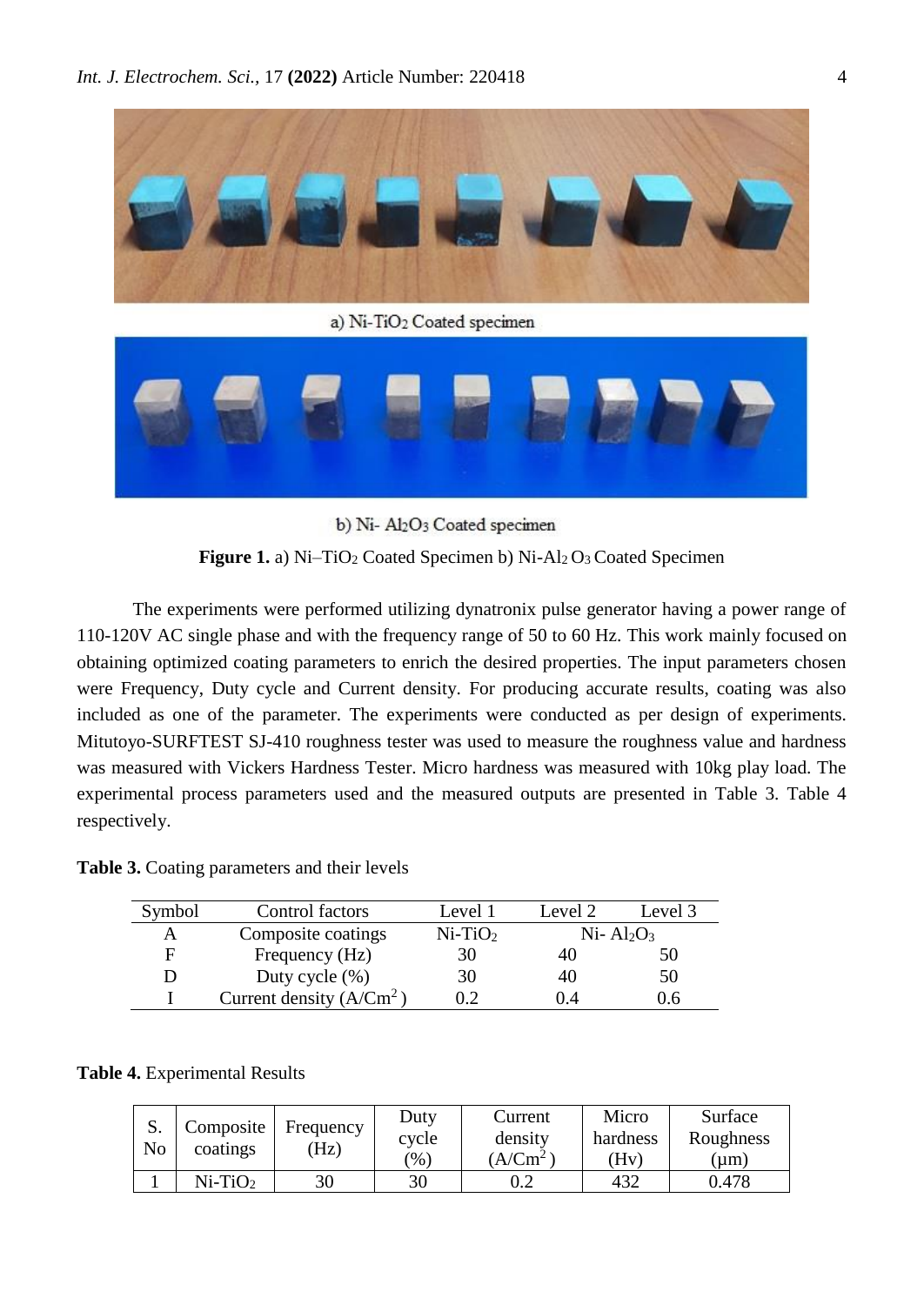*Int. J. Electrochem. Sci.,* 17 **(2022)** Article Number: 220418 5

| $\overline{2}$ | $Ni-TiO2$  | 30 | 40 | 0.4 | 462.66 | 0.516  |
|----------------|------------|----|----|-----|--------|--------|
| 3              | $Ni-TiO2$  | 30 | 50 | 0.6 | 484.33 | 0.553  |
| $\overline{4}$ | $Ni-TiO2$  | 40 | 30 | 0.2 | 450    | 0.405  |
| 5              | $Ni-TiO2$  | 40 | 40 | 0.4 | 507.3  | 0.406  |
| 6              | $Ni-TiO2$  | 40 | 50 | 0.6 | 483    | 0.497  |
| 7              | $Ni-TiO2$  | 50 | 30 | 0.4 | 464    | 0.412  |
| 8              | $Ni-TiO2$  | 50 | 40 | 0.6 | 472    | 0.484  |
| 9              | $Ni-TiO2$  | 50 | 50 | 0.2 | 463.7  | 0.492  |
| 10             | $Ni-Al2O3$ | 30 | 30 | 0.6 | 357    | 1.298  |
| 11             | $Ni-Al2O3$ | 30 | 40 | 0.2 | 383.3  | 1.146  |
| 12             | $Ni-Al2O3$ | 30 | 50 | 0.4 | 397.66 | 1.383  |
| 13             | $Ni-Al2O3$ | 40 | 30 | 0.4 | 374.66 | 1.3956 |
| 14             | $Ni-Al2O3$ | 40 | 40 | 0.6 | 406.6  | 0.803  |
| 15             | $Ni-Al2O3$ | 40 | 50 | 0.2 | 389    | 0.938  |
| 16             | $Ni-Al2O3$ | 50 | 30 | 0.6 | 400.33 | 0.823  |
| 17             | $Ni-Al2O3$ | 50 | 40 | 0.2 | 374.3  | 0.948  |
| 18             | $Ni-Al2O3$ | 50 | 50 | 0.4 | 411    | 0.883  |
|                |            |    |    |     |        |        |

## **3. RESULT AND DISCUSSION**

#### *3.1 Single parameter optimization*

# *a) S/N Ratio*

The objective of this work is to achieve high hardness and lesser surface roughness on the coating of Inconel 617. In single objective optimization, finding the signal to noise ratio (S/N ratio) plays a vital role in obtaining the influence of parameters.

| <b>Level</b> | Composite<br>coatings | <b>Frequency</b><br>(Hz) | Duty<br>cycle $(\% )$ | <b>Current</b><br>density<br>(A/Cm <sup>2</sup> ) |
|--------------|-----------------------|--------------------------|-----------------------|---------------------------------------------------|
|              | 53.41                 | 52.41                    | 52.28                 | 52.34                                             |
|              | 51.77                 | 52.72                    | 52.70                 | 52.75                                             |
|              |                       | 52.65                    | 52.80                 | 52.69                                             |
| Delta        | 1.64                  | 0.31                     | 0.52                  | 0.41                                              |
| Rank         |                       |                          |                       |                                                   |

**Table 5.** Response Table for SN Ratios-MH

Minitab 19 is used to calculate the S/N ratio. For High hardness and lesser surface roughness, higher the better and smaller the better methods are used respectively. The appropriate expressions for finding S/N ratios are shown in equation 1 and 2 respectively.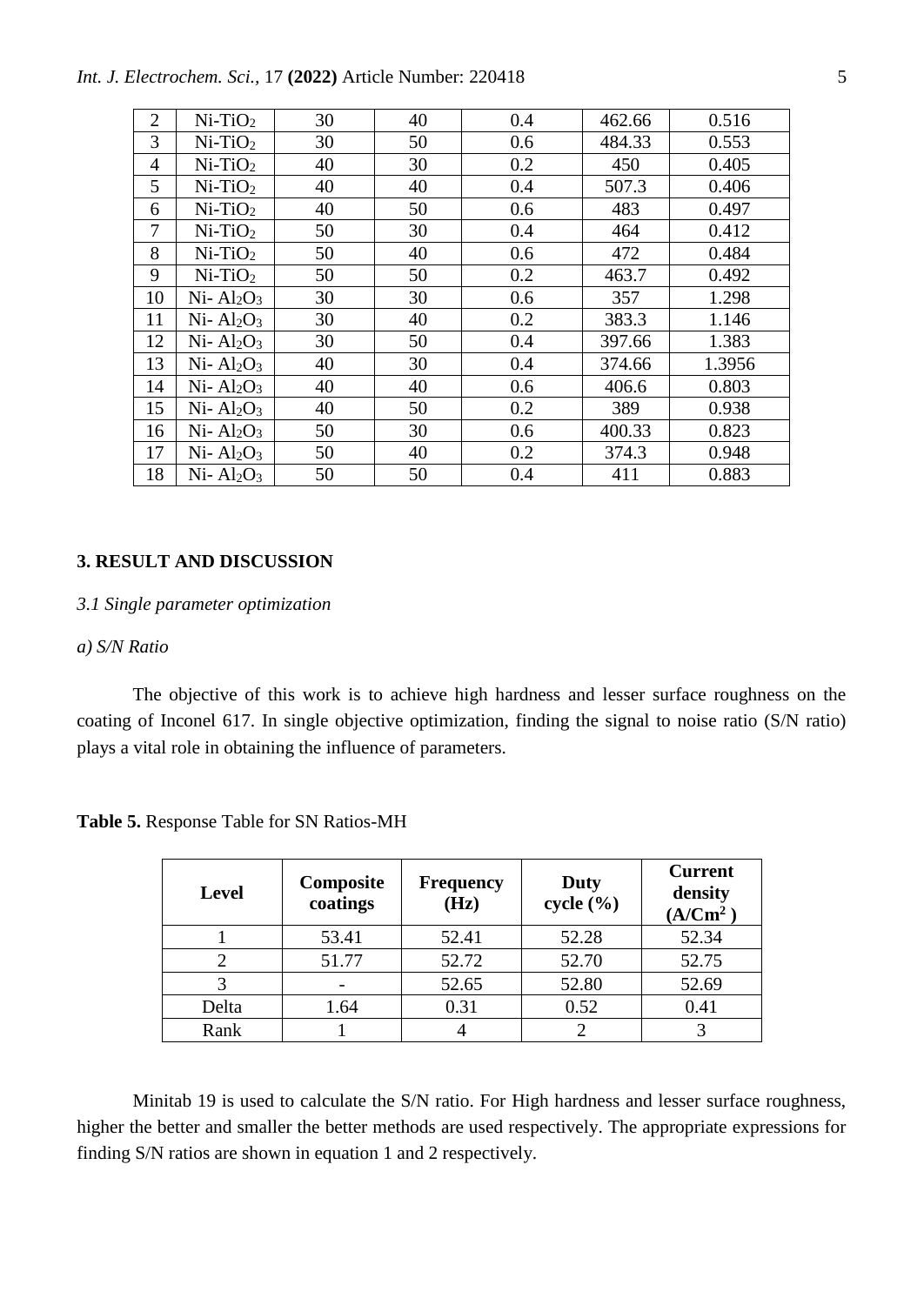Smaller the better<sup>2</sup> -10log 
$$
\frac{1}{n} \left( \sum_{i=1}^{n} y_i^2 \right)
$$
 (1)  
Higher the better<sup>2</sup> -20log  $\left( \sum_{i=1}^{n} \left( \frac{1}{Y^2} \right) / n \right)$  (2)

Where, "n" indicates number of experiments performed and "y" indicates the data. The calculated S/N ratio of MH is given table 5.

Based on the calculated S/N ratio, rank was given as per Delta value. From Table.5 it is noticed that, in obtaining high hardness, selection of composite coatings plays a major role. After composite coatings, other dominant factors that play significant role for achieving high hardness are Duty cycle followed by current density ranked in that order. Frequency range did not produce much impact on the material hardness. It is obvious that, hard Nano material deposition over the base material produces high hardness. At the same time varying duty cycle is the key factor to control the material deposition [13]. It was noted that, first level of composite coatings, second level of frequency, third level of duty cycle and second level of current density have high influence on the coating process. On the basis of response Table 5, nano Ni-TiO<sub>2</sub> composite coatings, 40 Hz frequency, 50% duty cycle and Current density of 0.4 A/Cm<sup>2</sup> were identified as optimal level parameters for achieving high hardness. Varying the duty cycle certainly change the amount of movement of ions. This movement variation affects the deposition rate on the specimen [17].

| <b>Level</b> | Composite<br>coatings | <b>Frequency</b><br>(Hz) | Duty<br>cycle $(\% )$ | <b>Current</b><br>density<br>(A/Cm <sup>2</sup> ) |
|--------------|-----------------------|--------------------------|-----------------------|---------------------------------------------------|
|              | 6.58                  | 1.84                     | 3.08                  | 3.38                                              |
|              | $-0.38$               | 3.55                     | 3.51                  | 2.77                                              |
|              |                       | 3.90                     | 2.70                  | 3.14                                              |
| Delta        | 6.96                  | 2.06                     | 0.81                  | 0.61                                              |
| Rank         |                       |                          |                       |                                                   |

**Table 6.** Response Table for SN Ratios – Ra

Similarly, for obtaining parameter levels to achieve lesser surface roughness (Ra), S/N ratio was calculated and presented in Table 6. Based on S/N ratio, the order of domination is: Composite coatings > Frequency (Hz) > Duty cycle  $(\%)$  > Current density (A/Cm<sup>2</sup>). Current density does not have much impact on Ra. On the basis of response Table (Table 6), nano  $Ni-TiO<sub>2</sub>$  composite coatings, 50 Hz of frequency, 40% duty cycle and Current density of 0.2 A/Cm<sup>2</sup> were identified as optimal level parameters for achieving better surface finish. High current density affects the material deposition rate and also creates poor surface quality on the coated specimen. These results are in agreement with Jegan [12] results.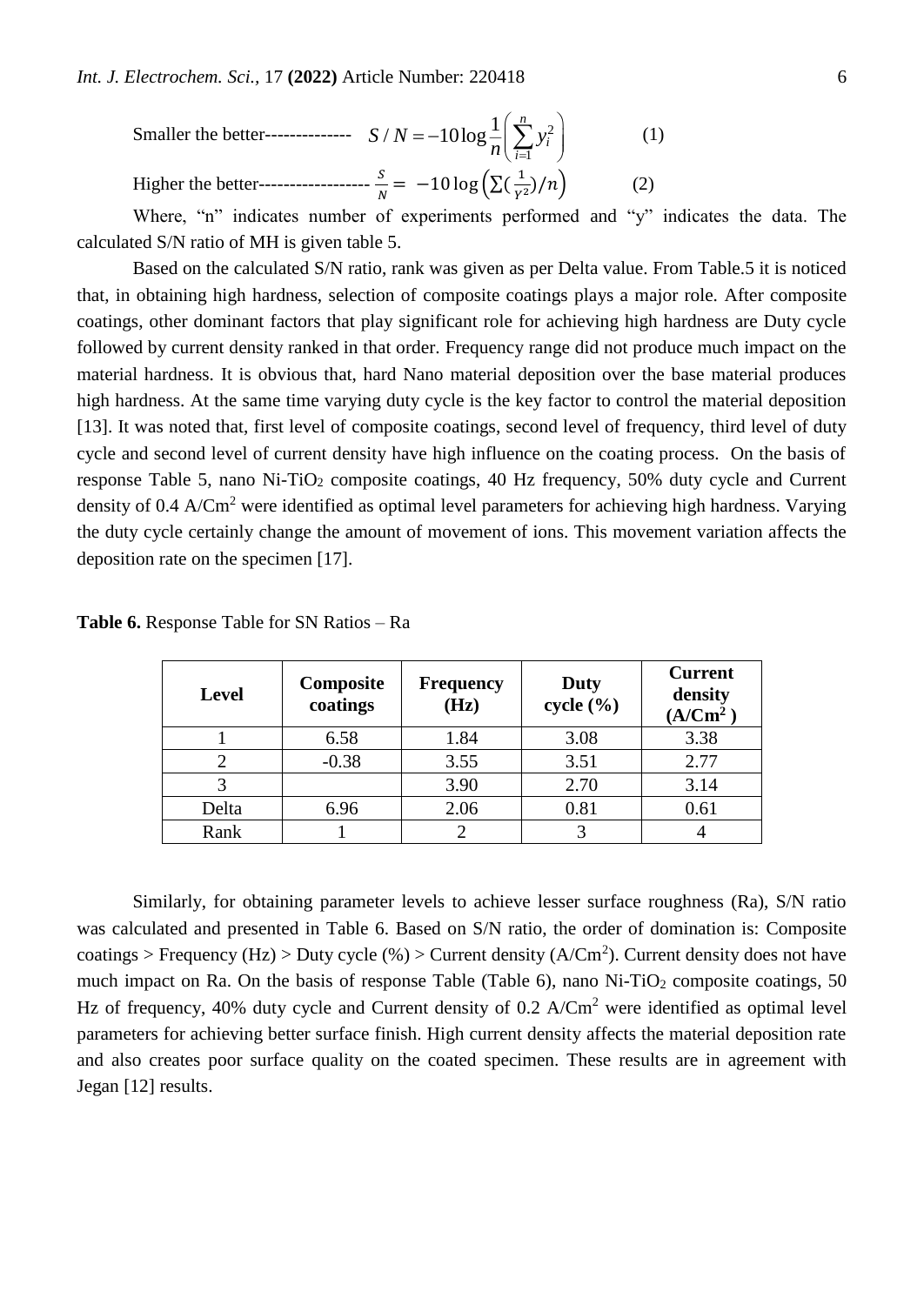| $a)$ MH                    |                |         |         |                |                |        |  |  |  |  |
|----------------------------|----------------|---------|---------|----------------|----------------|--------|--|--|--|--|
| <b>Source</b>              | DF             | Adj SS  | Adj MS  | <b>F-Value</b> | <b>P-Value</b> | PC(%)  |  |  |  |  |
| Composite coatings         |                | 29212.7 | 29212.7 | 176.81         | 0.000          | 82.49  |  |  |  |  |
| Frequency (Hz)             | $\overline{2}$ | 782.0   | 391.0   | 2.37           | 0.144          | 2.21   |  |  |  |  |
| Duty cycle $(\%)$          | $\overline{2}$ | 2202.5  | 1101.3  | 6.67           | 0.014          | 6.22   |  |  |  |  |
| Current density $(A/Cm^2)$ | $\overline{2}$ | 1562.7  | 781.4   | 4.73           | 0.036          | 4.41   |  |  |  |  |
| Error                      | 10             | 1652.2  | 165.2   |                |                | 4.67   |  |  |  |  |
| Total                      | 17             | 35412.1 |         |                |                | 100.00 |  |  |  |  |
|                            |                |         | b) Ra   |                |                |        |  |  |  |  |
| <b>Source</b>              | DF             | Adj SS  | Adj MS  | <b>F-Value</b> | <b>P-Value</b> | PC(%)  |  |  |  |  |
| Composite coatings         | 1              | 1.60480 | 1.60480 | 60.12          | 0.000          | 76.85  |  |  |  |  |
| Frequency (Hz)             | $\overline{2}$ | 0.15556 | 0.07778 | 2.91           | 0.101          | 7.45   |  |  |  |  |
| Duty cycle (%)             | $\overline{2}$ | 0.02551 | 0.01276 | 0.48           | 0.634          | 1.22   |  |  |  |  |
| Current density $(A/Cm^2)$ | $\overline{2}$ | 0.03545 | 0.01772 | 0.66           | 0.536          | 1.70   |  |  |  |  |
| Error                      | 10             | 0.26693 | 0.02669 |                |                | 12.78  |  |  |  |  |
| Total                      | 17             | 2.08824 |         |                |                | 100.00 |  |  |  |  |

#### **Table 7.** Analysis of Variance

Analysis of Variance (ANOVA) was performed to attain the parameters' contribution to hardness and surface-roughness and given in Table.7. From Table 7, it is noted that, composite coatings contribute significantly on Micro Hardness (MH) and Ra. Its contribution is comparatively higher compared to other parameters. The contribution of composite coatings to MH and Ra is 82.49 % and 76.85 % respectively. It can be inferred that, selection of appropriate coating material is very important in the improvement of MH and Ra. At the same time Duty cycle (6.22%) also significantly contributes towards high hardness and frequency contributes 7.45% on Ra. Homogeneous material deposition of nano particles on Inconel 617 is achieved by increasing the duty cycle. It produces high hardness on the base metal. Minimum frequency range implies the role of flow of ions and it directly reflects in the surface roughness. Ra was improved with maximizing the frequency range. This result is matching with that of Cheng [18].

#### *3.2. Multi Parameters Optimization - TOPSIS analysis*

TOPSIS method is the most common method of multi objective optimization. Initially, decision matrix is required to perform the TOPSIS study. It is expressed in rij. Expression used for decision matrix is given in equation 3. In next step, assigning weightage for each response is required. Followed by assigning weight, normalized value is found from decision matrix and response weightage. It is given in equation 4. Here  $aij =$  th run order value 'j'. Here wi is noted as weightage of ji.

$$
r_{ij} = \frac{a_{ij}}{\sqrt{\sum_{i=1}^{m} a_{ij}^{2}}}
$$
\n
$$
V_{ij} = Wi X r_{ij}
$$
\n(3)\n(4)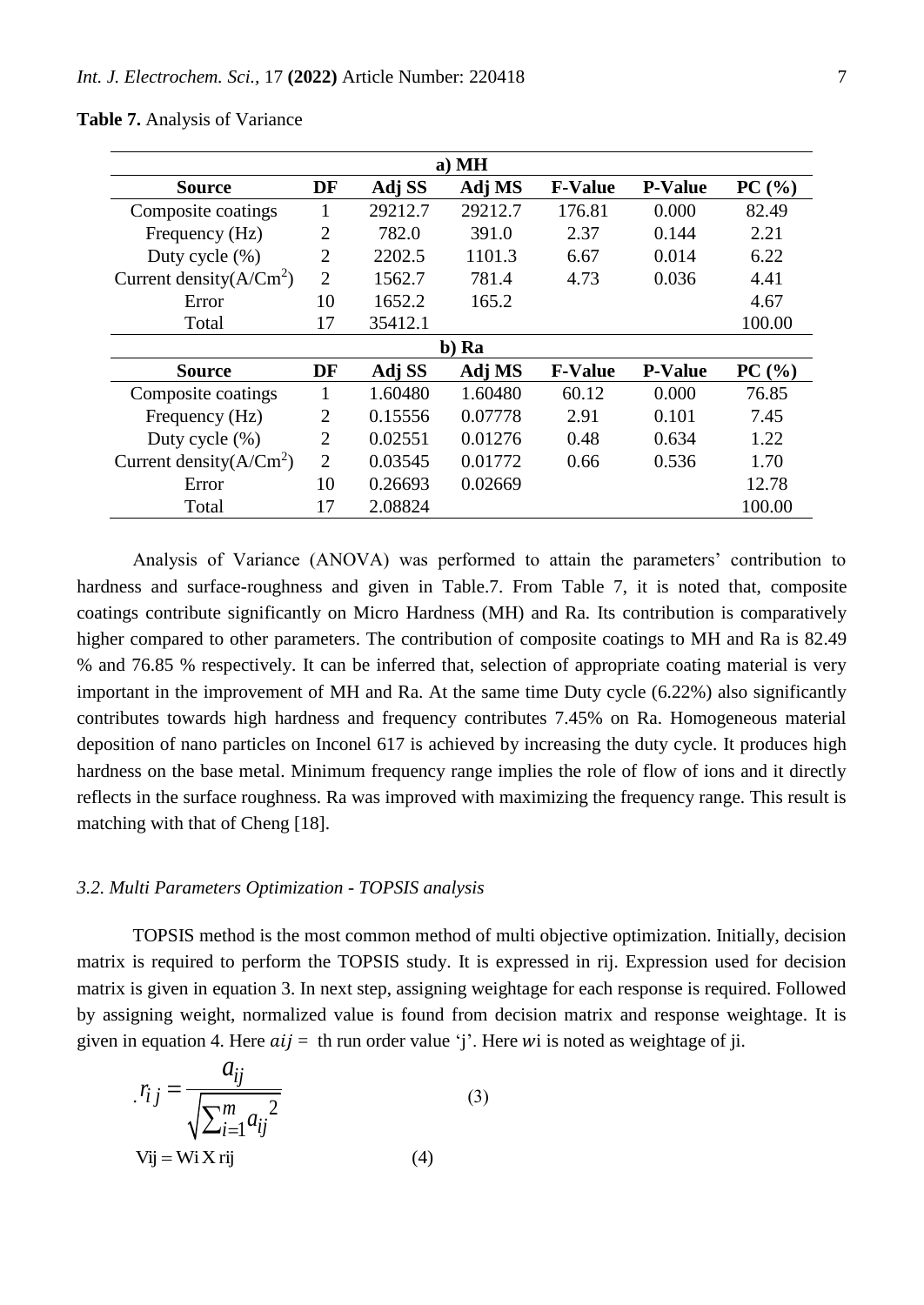In second step, S+ Positive ideal solution and S- negative ideal solution was found based on equation 5and 6.

$$
S_i^+ = \sqrt{\sum_{j=1}^M (\nu_{ij} - \nu_j^+)^2}
$$
  
\n
$$
S_i^- = \sqrt{\sum_{j=1}^M (\nu_{ij} - \nu_j^-)^2}
$$
\n(6)

In final stage of TOPSIS, Closeness Coefficient (CC) value obtained indicates closeness coefficient. It is found with the help of equation 7 and rank is given based on higher CC value.

$$
CC_i = \frac{S_i^-}{S_i^+ + S_i^-}
$$
 (7)

In this TOPSIS method, equal weightage is given to all factors for obtaining high hardness and lesser surface roughness. Calculated normalization value and CC of TOPSIS are given in table 8. Maximum value of CC is seen in the run order five with a CC value of 0.999. Run order 13 gives the minimum CC value of 0.0326. The run order based on CC values is: 5>7>6>4>8>9>2>3>1>  $14>16>18>15>17>11>10>12>13$ . It is found that, high hardness and lesser surface roughness on Inconel 617 could be achieved by selecting appropriate level of factors such as composite coatings – Frequency (Hz)-Duty cycle  $(\%)$ -Current density  $(A/Cm^2)$  which have dominance in this order. Compared to Ni-Al<sub>2</sub>O<sub>3</sub>, electrodeposited composite coatings of Ni-TiO<sub>2</sub> produced significant impact on MH and Ra. This is due to homogeneous deposition of  $Ni-TiO<sub>2</sub>$  on Inconel 617 compared to Ni-Al2O3. Nano Hard oxide deposition depends on movement of ions with respect to duty cycle [19-20].

| Exp. no        | <b>Normalization</b> |        | Weighted<br><b>Separation</b><br>normalized<br>measures |        |         | $CC^*$  |        |
|----------------|----------------------|--------|---------------------------------------------------------|--------|---------|---------|--------|
|                | MН                   | Ra     | <b>MH</b>                                               | Ra     | $S+$    | $S-$    |        |
| 1              | 0.2364               | 0.1338 | 0.1182                                                  | 0.0669 | 0.02299 | 0.13006 | 0.8498 |
| $\overline{2}$ | 0.2531               | 0.1444 | 0.1266                                                  | 0.0722 | 0.01976 | 0.12646 | 0.8649 |
| 3              | 0.2650               | 0.1548 | 0.1325                                                  | 0.0774 | 0.02165 | 0.12297 | 0.8503 |
| $\overline{4}$ | 0.2462               | 0.1134 | 0.1231                                                  | 0.0567 | 0.01568 | 0.14097 | 0.8999 |
| 5              | 0.2776               | 0.1137 | 0.1388                                                  | 0.0568 | 0.00014 | 0.14448 | 0.9990 |
| 6              | 0.2643               | 0.1391 | 0.1321                                                  | 0.0696 | 0.01449 | 0.13041 | 0.9000 |
| $\overline{7}$ | 0.2539               | 0.1153 | 0.1269                                                  | 0.0577 | 0.01189 | 0.14075 | 0.9221 |
| 8              | 0.2583               | 0.1355 | 0.1291                                                  | 0.0677 | 0.01468 | 0.13141 | 0.8995 |
| 9              | 0.2537               | 0.1377 | 0.1269                                                  | 0.0689 | 0.01705 | 0.12980 | 0.8839 |
| 10             | 0.1953               | 0.3634 | 0.0977                                                  | 0.1817 | 0.13158 | 0.01366 | 0.0941 |
| 11             | 0.2097               | 0.3208 | 0.1049                                                  | 0.1604 | 0.10912 | 0.03567 | 0.2463 |
| 12             | 0.2176               | 0.3871 | 0.1088                                                  | 0.1936 | 0.14013 | 0.01126 | 0.0744 |

**Table 8**. Normalized, Separation measures and CC values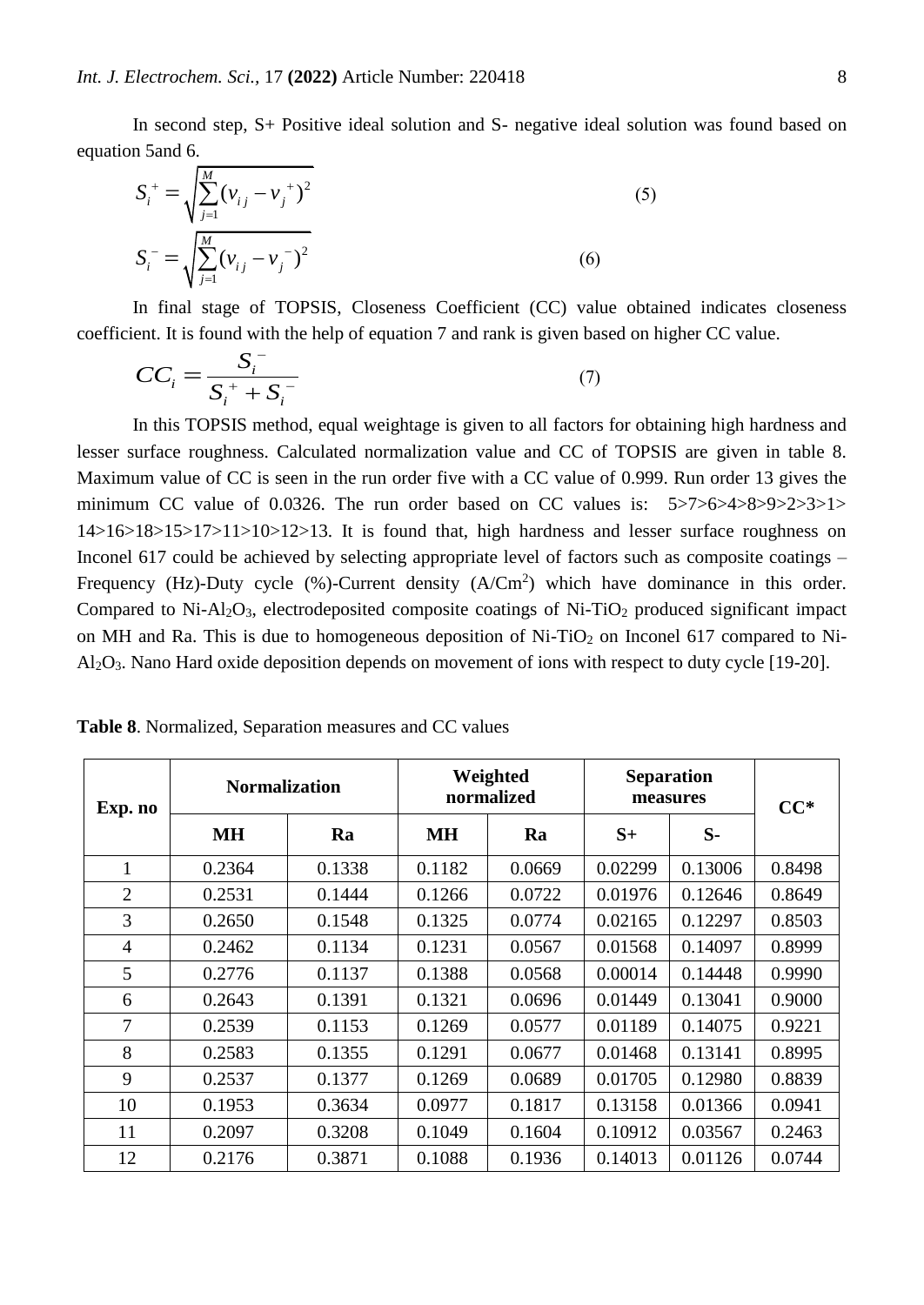*Int. J. Electrochem. Sci.,* 17 **(2022)** Article Number: 220418 9

| 13 | 0.2050 | 0.3907 | 0.1025 | 0.1953 | 0.14332 | 0.00483 | 0.0326 |
|----|--------|--------|--------|--------|---------|---------|--------|
| 14 | 0.2225 | 0.2248 | 0.1112 | 0.1124 | 0.06215 | 0.08405 | 0.5749 |
| 15 | 0.2128 | 0.2626 | 0.1064 | 0.1313 | 0.08132 | 0.06464 | 0.4429 |
| 16 | 0.2190 | 0.2304 | 0.1095 | 0.1152 | 0.06542 | 0.08102 | 0.5533 |
| 17 | 0.2048 | 0.2654 | 0.1024 | 0.1327 | 0.08426 | 0.06283 | 0.4271 |
| 18 | 0.2249 | 0.2472 | 0.1124 | 0.1236 | 0.07190 | 0.07325 | 0.5046 |

**Table 9.** Analysis of Variance-CC\*

| <b>Source</b>              | DF | Adj SS  | Adj MS  | <b>F-Value</b> | <b>P-Value</b> | PC(%)  |
|----------------------------|----|---------|---------|----------------|----------------|--------|
| Composite coatings         |    | 1.45591 | 1.45591 | 69.65          | 0.000          | 78.63  |
| Frequency (Hz)             |    | 0.12994 | 0.06497 | 3.11           | 0.089          | 7.02   |
| Duty cycle $(\%)$          |    | 0.03638 | 0.01819 | 0.87           | 0.448          | 1.96   |
| Current density $(A/Cm^2)$ |    | 0.02023 | 0.01011 | 0.48           | 0.630          | 1.09   |
| Error                      | 12 | 0.20904 | 0.02090 |                |                | 11.29  |
| Total                      |    | 1.85149 |         |                |                | 100.00 |

Based on  $CC^*$  Value, the combination  $A_1F2D_2I_2$  is found as the optimum level of parameters for obtaining high hardness and better roughness. Results of ANOVA for CC\* is given in Table 9. From ANOVA result, it is noticed that composite coatings dominate for 78.63% compared to other experimental parameters. Option of frequency decides the flow of ion and its contribution on material deposition is 7.02%. Duty cycle and current density contribute 1.96% and 1.09 % respectively. Apart from composite coatings, all other parameters exhibit similar level of impact on nano coating. These values are in agreement with Arunsunai Kumar [21].

## *3.3. Confirmation Experiment*

In every parameters optimization process, confirmation experiment is the final stage to predict the accuracy of optimized results. Table 10 presents the results of confirmation experiment. Based on the plotted results,  $A_1F_2D_2I_2$  was found as the optimized levels. Ni-TiO<sub>2</sub> electrodeposition coating, Frequency of 50Hz, 40% Duty cycle and  $0.2$  A/Cm<sup>2</sup> Current density were identified as optimal parameter levels for obtaining high hardness and better Ra. Confirmation experiment was performed with optimum parameters and it produced the hardness value of 507.3Hv and Ra of 0.406  $\mu$ m. Hardness value and Ra were improved by 17% and 15% respectively. For detailed surface study, SEM analysis was done (Scanning Electron Microscopic analysis) on the coated specimen done in optimum condition. Coated Inconel 617 and its SEM images are seen in Fig.2 and Fig.3 respectively. It is noted that, homogeneous material deposition was achieved and with defect free surface. XRD test was carried out at optimum conditions and it is given in Fig.4. It clearly shows the, fine texture of nano particles, defect free surface that produced maximum hardness in optimum condition [27].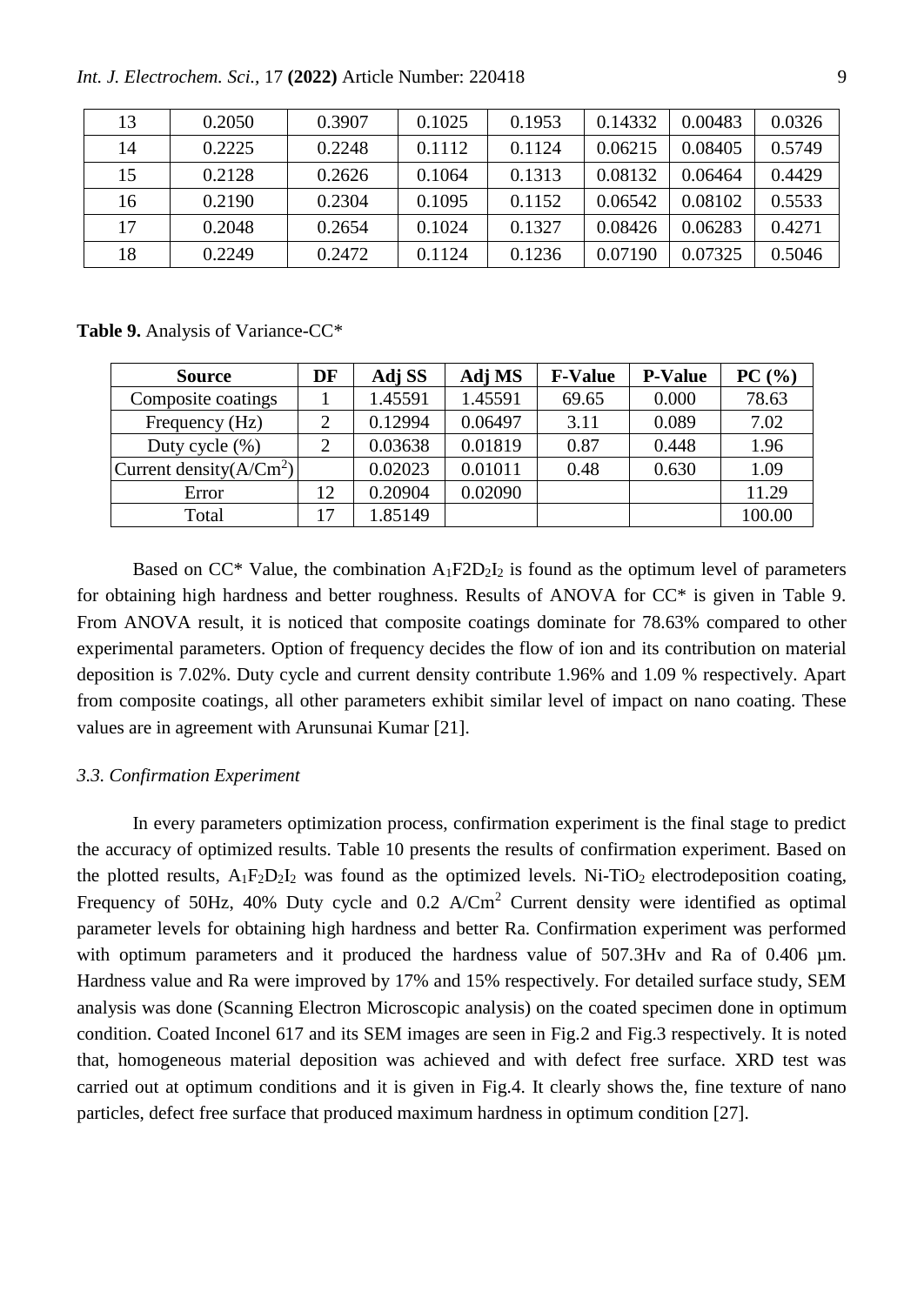| Parameters                    | Initial process | Optimal process parameters |                |
|-------------------------------|-----------------|----------------------------|----------------|
|                               | parameters      | Prediction                 | Experiment     |
| Levels                        | $A_1F_1D_1I_1$  | $A_1F_2D_2I_2$             | $A_1F_2D_2I_2$ |
| <b>MH</b>                     | 432             |                            | 507.3          |
| Ra                            | 0.478           |                            | 0.406          |
| $\cap \cap^*$                 | 0.850           | 0.936                      | 0.999          |
| Improvement of $CC^*$ : 0.149 |                 |                            |                |

**Table 10.** Results of confirmation experiment



Figure 2. Coated Inconel 617 with coating thickness under optimal conditions



**Figure 3.** SEM Analysis (a) Ni-TiO<sub>2</sub> (b) Ni-Al<sub>2</sub>O<sub>3</sub> with F=40Hz, D= 40% and I= 0.4 A/Cm<sup>2</sup>.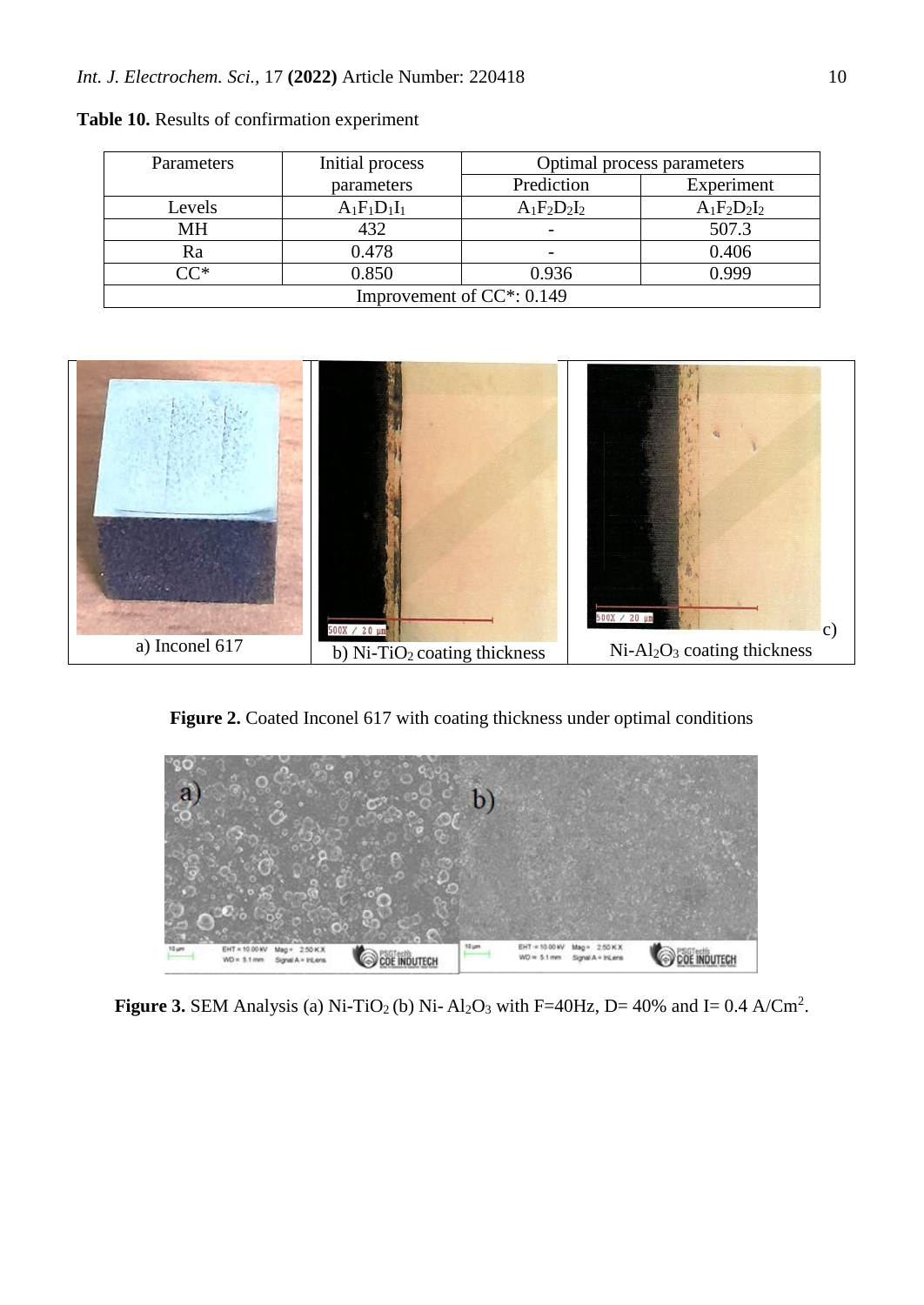

**Figure 4.** XRD Images – (a)Ni-TiO<sub>2</sub> (b)Ni-Al<sub>2</sub>O<sub>3</sub> with F=40Hz, D= 40% and I= 0.4 A/Cm<sup>2</sup>.

## *3.4 Corrosion Test*

Corrosion test was done according to ASTM G28-02(RA15) standards [28-29]. The specimens were ground finished using 600 grit. The test Solution was prepared with 25gm of ferric sulphate [Fe2(SO4)3] in which 400ml of distilled water and 236ml of sulphuric acid added. In the corrosion test, after 24 hours at 120<sup>0</sup> C and specimen was pickled with 20% HNO<sub>3</sub> + 5% HF solution at 60<sup>0</sup> C for 5 minutes before testing. The corrosion rate of Ni-TiO<sub>2</sub> coated specimen is  $0.177$  mm/month or 2.13mm/year whereas the corrosion rate of Ni-Al2O3 nano coated specimen is 0.237mm/month or 2.85mm/year. Ni-Tio<sub>2</sub> shows better resistance to corrosion compared to Ni-Al<sub>2</sub>O<sub>3</sub>. These test results are in best agreement with Kewther [30].

## **4. CONCLUSIONS**

This work is aimed to find the appropriate nano electrodeposition coating on Inconel 617 to obtain maximum hardness and better Ra. From the outcomes of the experimental work, the conclusions arrived are given as follows.

1. For obtaining high hardness and minimum roughness from the coating on Inconel 617,  $Ni-TiO<sub>2</sub>$  composite coatings dominates over  $Ni-Al<sub>2</sub>O<sub>3</sub>$  coating in providing better results.

2. Nano Ni-TiO<sub>2</sub> composite coatings, F =50 Hz, D = 40% and I = 0.2 A/Cm<sup>2</sup> were identified as optimal parameter levels for achieving better surface finish.

3. Ni-TiO<sub>2</sub> composite coatings,  $F = 40$  Hz,  $D = 50\%$  duty cycle and I=0.4 A/Cm<sup>2</sup> were found as optimal parameter levels for achieving high hardness.

4. TOPSIS study reveals that Ni-TiO<sub>2</sub> electrodeposition coating,  $F = 50$ Hz, D = 40% and I  $= 0.2$  A/Cm<sup>2</sup> were identified as optimal parameter levels for obtaining high hardness and better Ra.

5. In Optimum condition, Hardness value of 507.3Hv and Ra of 0.406 µm were achieved in the confirmation experiment. Hardness value and Ra were improved by 17% and 15% respectively.

6. The better surface quality and uniform material deposition of the nano-coating were ensured with SEM analysis and XRD technique.